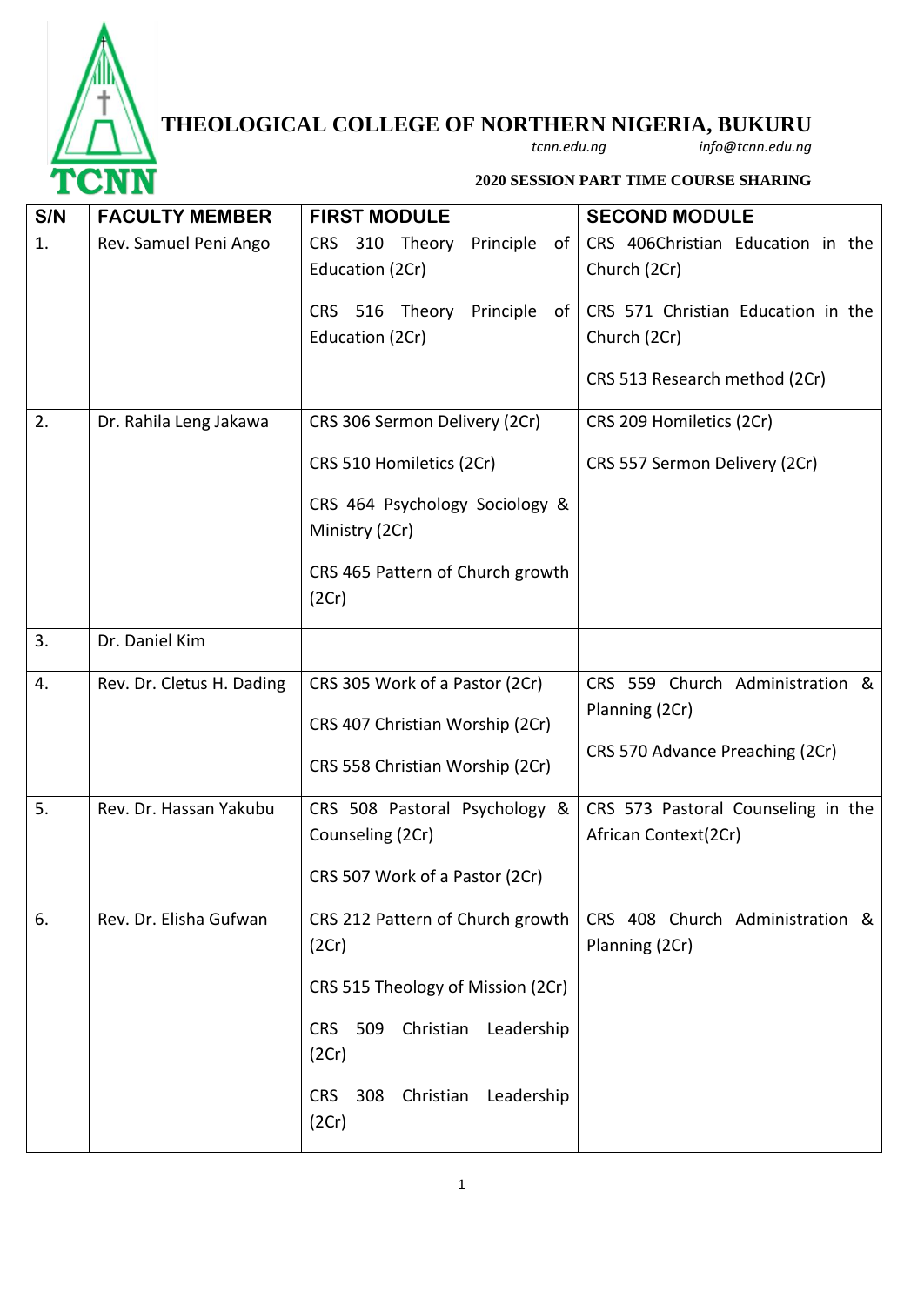| S/N | <b>FACULTY MEMBER</b>   | <b>FIRST MODULE</b>                                               | <b>SECOND MODULE</b>                                   |
|-----|-------------------------|-------------------------------------------------------------------|--------------------------------------------------------|
| 7.  | Mrs. Tarphena O. Dashan | CRS 565 Nigerian Church History<br>(3Cr)                          | CRS 574Women's Role in the Church<br>(2Cr)             |
|     |                         | CRS 577 Theology of Holistic<br>Development (2 Cr)                | CRS 424 Women's Role in the Church<br>(2Cr)            |
|     |                         |                                                                   | CRS 215 Development Psychology &<br>Anthropology (2Cr) |
| 8.  | Mrs. Roseline L. Vandi  | CRS 317 Theology of Mission (2Cr)<br>CRS 417 Non-Western Theology | CRS 111 Psychology Sociology &<br>Ministry (2Cr)       |
|     |                         | (2Cr)                                                             | CRS 210 The Church Response to<br>HIV/AIDS (2Cr)       |
|     |                         | CRS 307 Pastoral Psychology &<br>Counseling (2Cr)                 | CRS 460 The Church Response to                         |
| 9.  | Mrs. Mary Nyampa        | CRS 107 Spirituality (2Cr)                                        | HIV/AIDS (2Cr)<br>CRS 459 Spirituality (2Cr)           |
|     |                         | CRS 108 Evangelism (2Cr)                                          | CRS 466 Evangelism (2Cr)                               |
|     |                         | CRS 316 Sunday School & Child<br>Evangelism (2Cr)                 |                                                        |
|     |                         | CRS 514 Sunday School & Child<br>Evangelism (2Cr)                 |                                                        |
| 10. | Mrs. Ruth Dalyop        | GST 101 Use of English I (2Cr)                                    |                                                        |
|     |                         | GST 101 Use of English II (2Cr)                                   |                                                        |
|     |                         | GST 103 Study Method & Use of<br>Library (2Cr)                    |                                                        |
|     |                         | GST 112 Introduction to Literature<br>(2Cr)                       |                                                        |
|     |                         | 211<br>Media<br><b>CRS</b><br>and<br>Communication (2Cr)          |                                                        |
| 11. | Rev. Dr. James Reynolds | African<br>569<br><b>CRS</b><br>Doctrine<br>in                    | CRS 418 Historical Theology (2Cr)                      |
|     |                         | Context (2Cr)                                                     | CRS 504 Doctrine of Salvation (3Cr)                    |
|     |                         | CRS 502 Philosophy of Religion<br>(2Cr)                           | CRS 567 Historical Theology (2Cr)                      |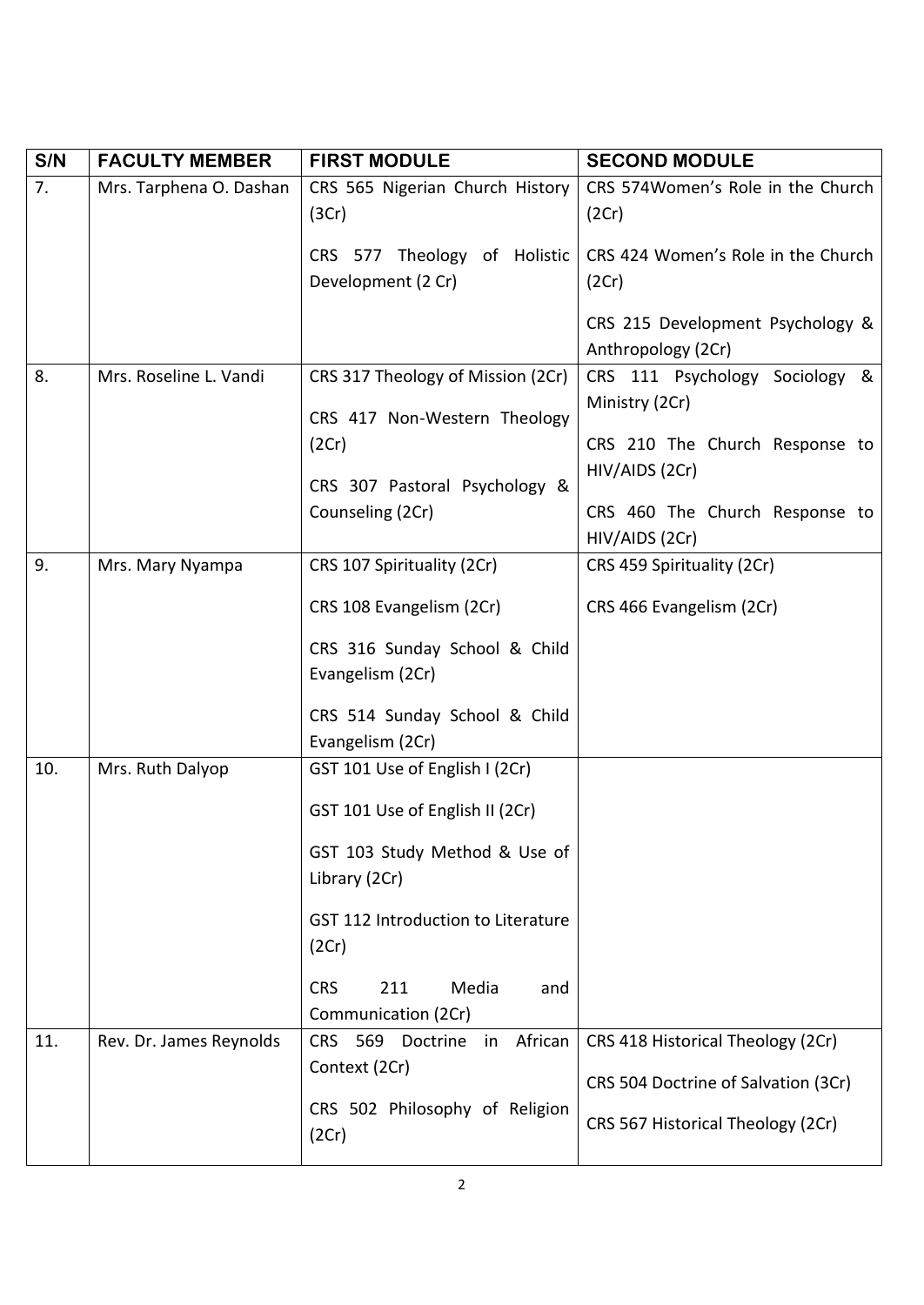| S/N | <b>FACULTY MEMBER</b>     | <b>FIRST MODULE</b>                                         | <b>SECOND MODULE</b>                                                |
|-----|---------------------------|-------------------------------------------------------------|---------------------------------------------------------------------|
| 12. | Elder Dr. Yosi Maton      | CRS 556 Ethics West African<br>Context (2Cr)                | CRS 311 Research Method (2Cr)<br>CRS 103 Nigerian Society & Culture |
|     |                           | CRS 405 Ethics West African<br>Context (2Cr)                | (2Cr)                                                               |
|     |                           | CRS 566 Non-Western Theologies<br>(2Cr)                     |                                                                     |
| 13. | Rev. Dr. Isaiah B. Hinkon |                                                             | CRS 426 Sects and Cults (2Cr)                                       |
|     |                           |                                                             | CRS 419 Special Topical in Theology<br>(2Cr)                        |
|     |                           |                                                             | CRS 576 Sects and Cults (2Cr)                                       |
|     |                           |                                                             | CRS 404 African Christian Theology<br>(2Cr)                         |
|     |                           |                                                             | CRS 554 Christian Tradition (2Cr)                                   |
| 14. | Rev. Patrick Okechukwu    | GST 104 History & Philosophy of<br>Science (2Cr)            | CRS 105 Introduction to Philosophy<br>(2Cr)                         |
|     |                           | GST 102 Philosophy & Logic (2Cr)                            | CRS 206 Philosophy of Religion (2Cr)                                |
|     |                           | <b>CRS</b><br>Introduction<br>455<br>to<br>Philosophy (2Cr) |                                                                     |
| 15. | Rev. Mairo Anthony        |                                                             | CRS 208 Doctrine of God and   CRS 416 Nigerian Church History (2Cr) |
|     |                           | Creation (3Cr)                                              | CRS 207 Early and Medieval Church                                   |
|     |                           | CRS 303 African Church History<br>(3Cr)                     | History (3Cr)                                                       |
| 16. | Rev Elisha Dih            |                                                             | CRS 302 Doctrine of Salvation (3Cr)                                 |
|     |                           |                                                             | CRS 403 Christian Traditions (2Cr)                                  |
|     |                           |                                                             | CRS 457 Doctrine of God & Creation<br>(3Cr)                         |
|     |                           |                                                             | CRS 555 African Christian Theology<br>(2Cr)                         |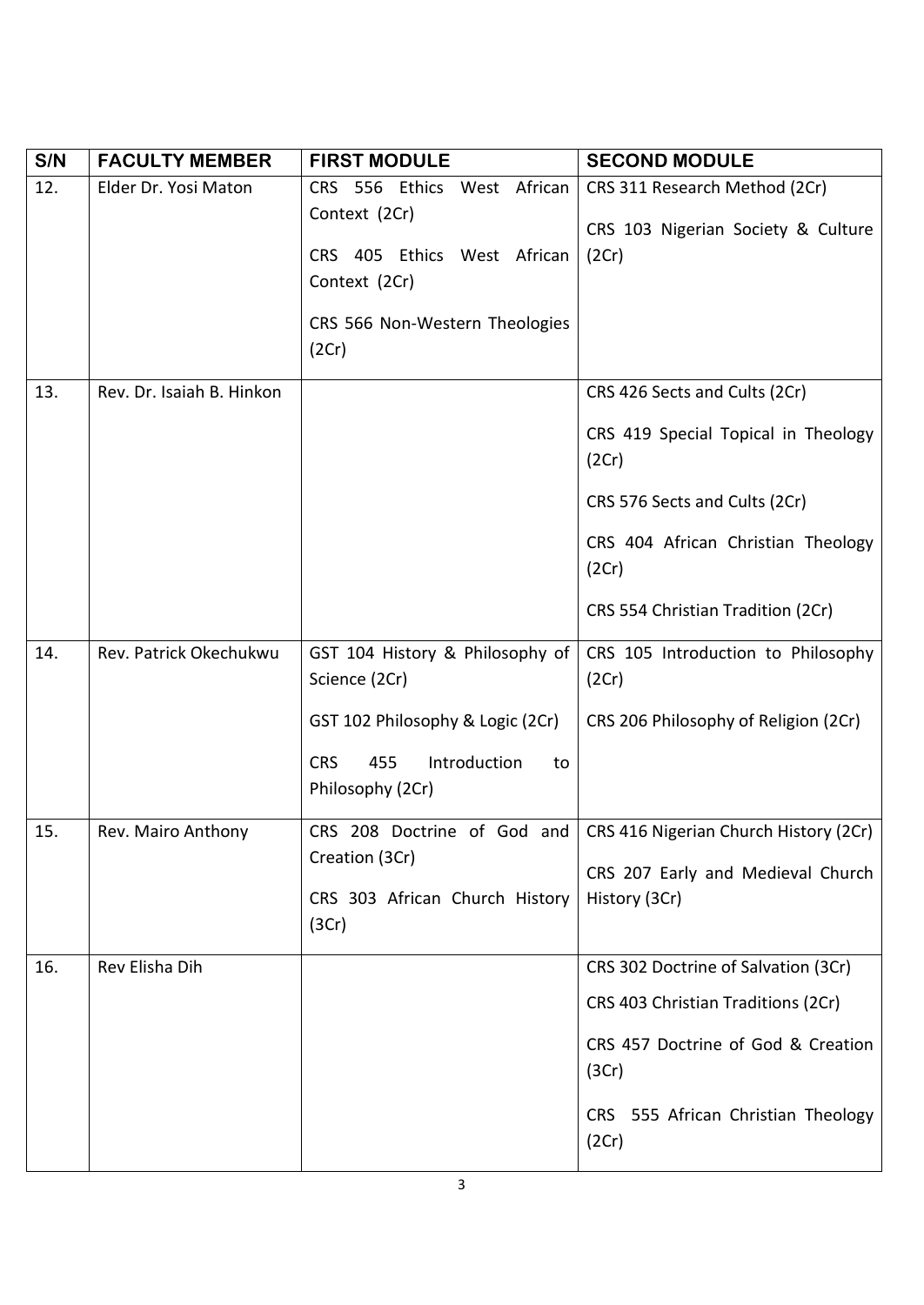| S/N | <b>FACULTY MEMBER</b>    | <b>FIRST MODULE</b>                       | <b>SECOND MODULE</b>                        |
|-----|--------------------------|-------------------------------------------|---------------------------------------------|
| 17. | Mrs. Briskila Pam        | CRS 301 Reformation and Modern            | CRS 456 Early & Medieval Church             |
|     |                          | Church History (3Cr                       | History (3Cr)                               |
|     |                          | CRS 505 African Church History            |                                             |
|     |                          | (3Cr)                                     |                                             |
|     |                          | CRS 503 Reformation and Modern            |                                             |
|     |                          | Church History (3Cr)                      |                                             |
| 18. | Rev. Dr. Peter Z. Ahuche | CRS 427 Theology<br>of Holistic           | CRS 113 Discipline of Public Theology       |
|     |                          | Development (2Cr)                         | (2Cr)                                       |
|     |                          |                                           | GST 223 Entrepreneurship (2Cr)              |
|     |                          |                                           | CRS 468 The Discipline of Public            |
|     |                          |                                           | Theology (2Cr)                              |
|     |                          |                                           | Church<br><b>CRS</b><br>560<br>Society<br>& |
|     |                          |                                           | Globalization (3Cr)                         |
| 19. | Engr. Israel Dabel       | 410<br>Christian-<br>Muslim<br><b>RIR</b> | RIR 542 Introduction to Islam (3Cr)         |
|     |                          | Relation (2Cr)                            | RIR 309 Introduction to Islam (3Cr)         |
|     |                          | RIR 561 Christian Muslim Relation         | CRS 425 History of Islam in West            |
|     |                          | (2Cr)                                     | African (2Cr)                               |
| 20. | Mr. Adekuba Usman        | GST 318 Further Computing (2Cr)           | GST 214 Basic Computing (2Cr)               |
| 21. | Dr. Nyampa T. Kwabe      |                                           |                                             |
| 22. | Dr. Justina Damap        | CRS 501 Old Testament Book 1              | CRS 102 Old Testament Introduction          |
|     |                          | (2Cr)                                     | 1(3Cr)                                      |
|     |                          | 451<br>Old<br>Testament<br><b>CRS</b>     | CRS 452 Old Testament Introduction          |
|     |                          | Introduction 2 (3Cr)                      | 1(3Cr)                                      |
|     |                          |                                           | CRS 551 Old Testament Theology              |
|     |                          |                                           | (2Cr)                                       |
| 23. | Rev. Dr. Paul Cookey     | <b>CRS</b><br>101<br>Old<br>Testament     | CRS 413 Hebrew Exegesis (2Cr)               |
|     |                          | Introduction 1 (3Cr)                      | CRS 458 Hermeneutic & Exegesis              |
|     |                          | CRS 106 Hermeneutics & Exegesis<br>(2Cr)  | (2Cr)                                       |
|     |                          | CRS 204 N T Book exegesis1 (2Cr)          |                                             |
|     |                          | CRS 313 Further Greek (2Cr)               |                                             |